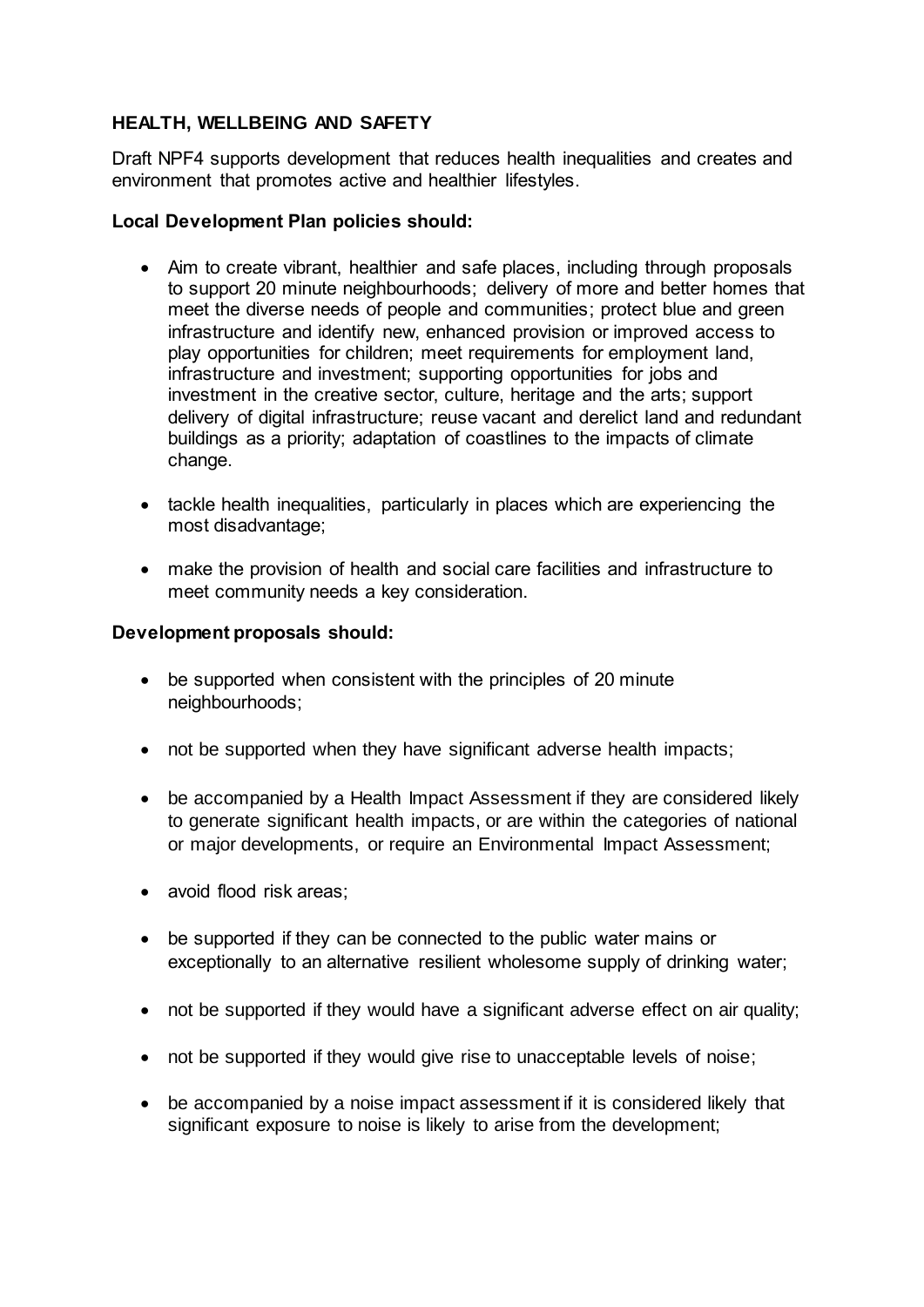- not be supported where direct, easy, segregated and safe links to local facilities via walking, wheeling and cycling networks are not available or cannot be made available before occupation;
- not be supported where they result in the loss of outdoor sports facilities or children's outdoor play provision;
- be supported if they incorporate and enhance blue and green infrastructure and include space or facilities for local community food growing and allotments;
- not be supported where they contribute to the number and clustering of nonretail uses such as hot-food takeaways including permanently site vans;
- give consideration to where a retail proposal will alleviate a lack of convenience goods/fresh healthier food and drink provision, especially in disadvantaged or remoter areas;
- demonstrate an effective solution to connecting to a heat network or provide an alternative low or zero emissions heating system;
- be designed to promote sustainable temperature management where the buildings will be occupied by people;
- take into account the potential impacts of major-accident hazard sites in the vicinity, and should take account of the potential impacts of any hazardous substances which form part of the proposal;
- demonstrate that the land is, or can be made, safe and suitable for the proposed new use where it is suspected to be unstable or contaminated
- consider in appropriate instances conditions for site restoration at the end of the period of commercial use;
- take account of population health and wellbeing, including inequalities, traffic generation and air quality where it is for business and industrial uses;
- only be supported in areas where existing tourism provision is having adverse impacts on the environment or the quality of life and health and wellbeing of local communities if satisfactory measures to alleviate existing pressures and prevent further adverse impacts are proposed;
- not be supported where they would result in the loss of and arts or cultural venue;